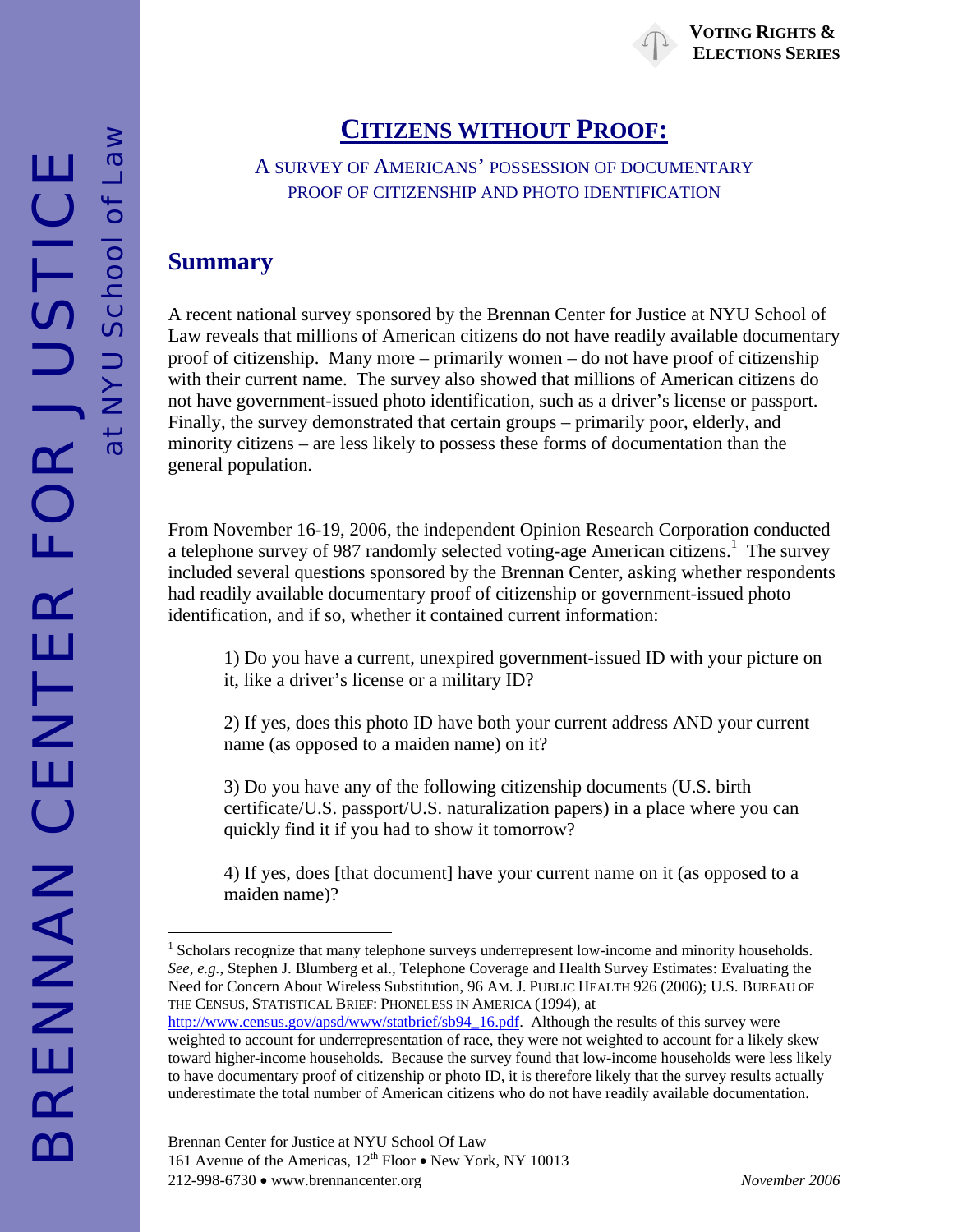# **Survey results: proof of citizenship**

**As many as 7% of United States citizens – 13 million individuals – do not have ready access to citizenship documents.** Seven percent of the American citizens surveyed responded that they do not have ready access to U.S. passports, naturalization papers, or birth certificates.<sup>[2](#page-1-0)</sup> Using 2000 census calculations of the citizen voting-age population, this translates to more than **13 million** American adult citizens nationwide who cannot easily produce documentation proving their citizenship.<sup>3</sup>

**Citizens with comparatively low incomes are less likely to possess documentation proving their citizenship.** Citizens earning less than \$25,000 per year are more than twice as likely to lack ready documentation of their citizenship as those earning more than \$25,000.[4](#page-1-2) Indeed, the survey indicates that at least **12 percent** of voting-age American citizens earning less than \$25,000 per year do not have a readily available U.S. passport, naturalization document, or birth certificate.<sup>[5](#page-1-3)</sup>

**Documentation proving citizenship often does not reflect the citizen's current name.**  Many of those who possess ready documentation of their citizenship do not have documentation that reflects their current name. For example, survey results show that only 48% of voting-age women with ready access to their U.S. birth certificates have a birthcertificate with current legal name<sup>6</sup> – and only 66% of voting-age women with ready access to *any* proof of citizenship have a document with current legal name.<sup>[7](#page-1-5)</sup> Using 2000 census citizen voting-age population data, this means that as many as **32 million** voting-age women may have available only proof of citizenship documents that do not reflect their current name.

 $\overline{a}$ 

<span id="page-1-1"></span><span id="page-1-0"></span><sup>&</sup>lt;sup>2</sup> Unless otherwise indicated, the margin of error for these survey results, to a 95% confidence level, is  $\pm 2\%$ .  $3$  We note that 135 respondents indicated that they had *both* a U.S. birth certificate and U.S. naturalization papers. This most likely indicates confusion on the part of the respondents, who might not have understood what a "naturalization certificate" is. Because these 135 individuals most likely do possess some documentary proof of citizenship, whether birth certificate or naturalization papers, they have been included for purposes of these results with survey respondents who indicated that they do possess citizenship documents. If these 135 respondents were excluded from the total sample, the remaining population would have revealed an even larger portion (nine percent) without documentary proof of citizenship. 4

<span id="page-1-2"></span><sup>&</sup>lt;sup>4</sup> The survey did not yield statistically significant results for differential rates of possession of citizenship documents by race, age, or other identified demographic factors.

<span id="page-1-3"></span><sup>&</sup>lt;sup>5</sup> The margin of error for this particular result, to a 95% confidence level, is  $\pm$ 5%.

<span id="page-1-4"></span> $6$  The margin of error for this particular result, to a 95% confidence level, is  $\pm$ 5%.

<span id="page-1-5"></span><sup>&</sup>lt;sup>7</sup> The margin of error for this particular result, to a 95% confidence level, is  $\pm$ 4%.